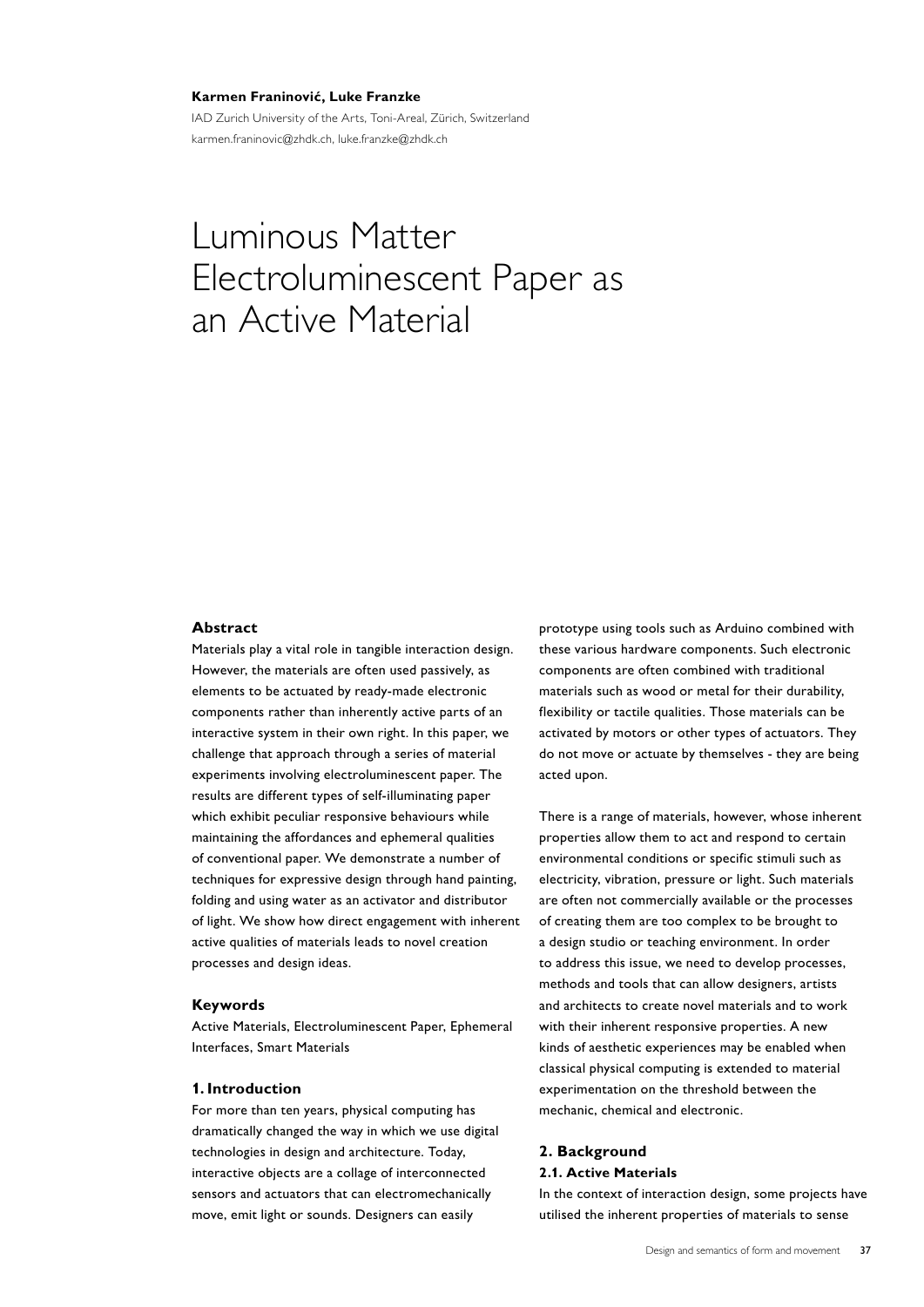different stimuli such as sound or temperature, or to actuate with movement, sound or vibration [1]. One interesting example comes from a musical interface design where conductive inks and various substrate materials were used to create paper sensors that can detect position, pressure and bending [2]. However, many projects are based on off-the-shelf actuators that move passive surface elements such as metal, for example in *Aegis Hyposurface* [3]. A more promising example is the use of pneumatic actuators as a part of the architectural structure itself, like the Muscle Body project by Hyperbody research group at TU Delft [4]. Other approaches use weaving of commercially available materials such as optical fibres into fabric, as in *Energy Curtain* [5]. Rare examples of using inherent properties of materials include the use of wood, which can deform in response to varying humidity [6] and the use of bimetals which change shape according to variations of temperature [7]. The active properties of novel materials themselves appear to be hard to work with, reflected by the lack of examples that exploit them in design fields.

However, material sciences are increasingly developing so-called smart materials that can respond to stimuli and environmental changes in a controlled way. Many such materials are engineered on a molecular scale and thus can only be fabricated in a laboratory. Dealing with materials on a nano scale not only requires specialised facilities, but also removes the creator from the direct sensing and handling of the material. Tacit knowledge of materials plays an essential role in design and arts, as such intimate relationship with a novel material enables a designer or artist to explore its aesthetic potential. Artworks resulting from the Liquid *Things* research project are an interesting example of aesthetic outcomes that a long-term engagement with novel materials may lead to [8]. The project's practical research is grounded on theoretical discourse examining the coupling of material, process and imagination [9].

The authors of the *Transitive Materials* approach argue that working with novel materials requires an embodied understanding similar to those found in craft practices [10]. This enables the designer to develop material composites which may function as frame, skeleton, sensor, actuator and/or processor. Examples from the authors make use of smart materials combined with

traditional ones and electronic hardware for various functional and aesthetic goals. For example, in so called *Pulp-based Computing* where electronic components, conductive inks, shape-memory alloy and LEDs were integrated into the paper during the papermaking process. Their loud-speaker example combines a sensor and actuator, as a screen-printed spiral of conductive ink both reacts to touch and emits sound [11]. The idea of *Transitive Materials* is to seamlessly couple input, output, processing, communication, power distribution and storage. However, an example which accomplishes all these goals through smart materials is yet to be seen.

A more recent conceptual framework for so-called *Becoming Materials* focuses on temporal and responsive aspects of novel computational materials [12]. Their prototypes are an example of a classical physical computing approach with sensors and actuators added to conventional materials. In *PLANKS* a hardware microphone was added to plywood boards which were then moved by motors when activated by sound [13], while in the *Telltale* project air pressure is used to inflate and deflate furniture in order to communicate household energy consumption. However, the *Becoming Materials* approach points to the importance of temporal aspects in materials and explores their relationship to context and use.

In this paper, we introduce the term *Active Materials*, as a working concept to describe our approach that engages with inherently active properties of materials and sets to uncover aesthetic potential hidden in the material. *Active Materials* are inherently capable of changing their states and/or properties when exposed to specific stimuli such as light, temperature or electrical charge. For example, electroactive polymers (EAPs) stretched into thin foils attached to flexible frames can change their shapes under an electrical field, as shown in *ShapeShift* [14]. Although EAPs were originally developed for robotic applications and haptic interfaces, in *ShapeShift* they were modified to explore their aesthetic potential in an architectural context. Similarly, our goal is to approach such novel materials in a way that enables a larger spectrum of aesthetic expression. Conceptually, it is grounded in a material turn in humanities, more specifically theories that see materials as a part of a continuous flow of matter in the environment. This conceptual framework requires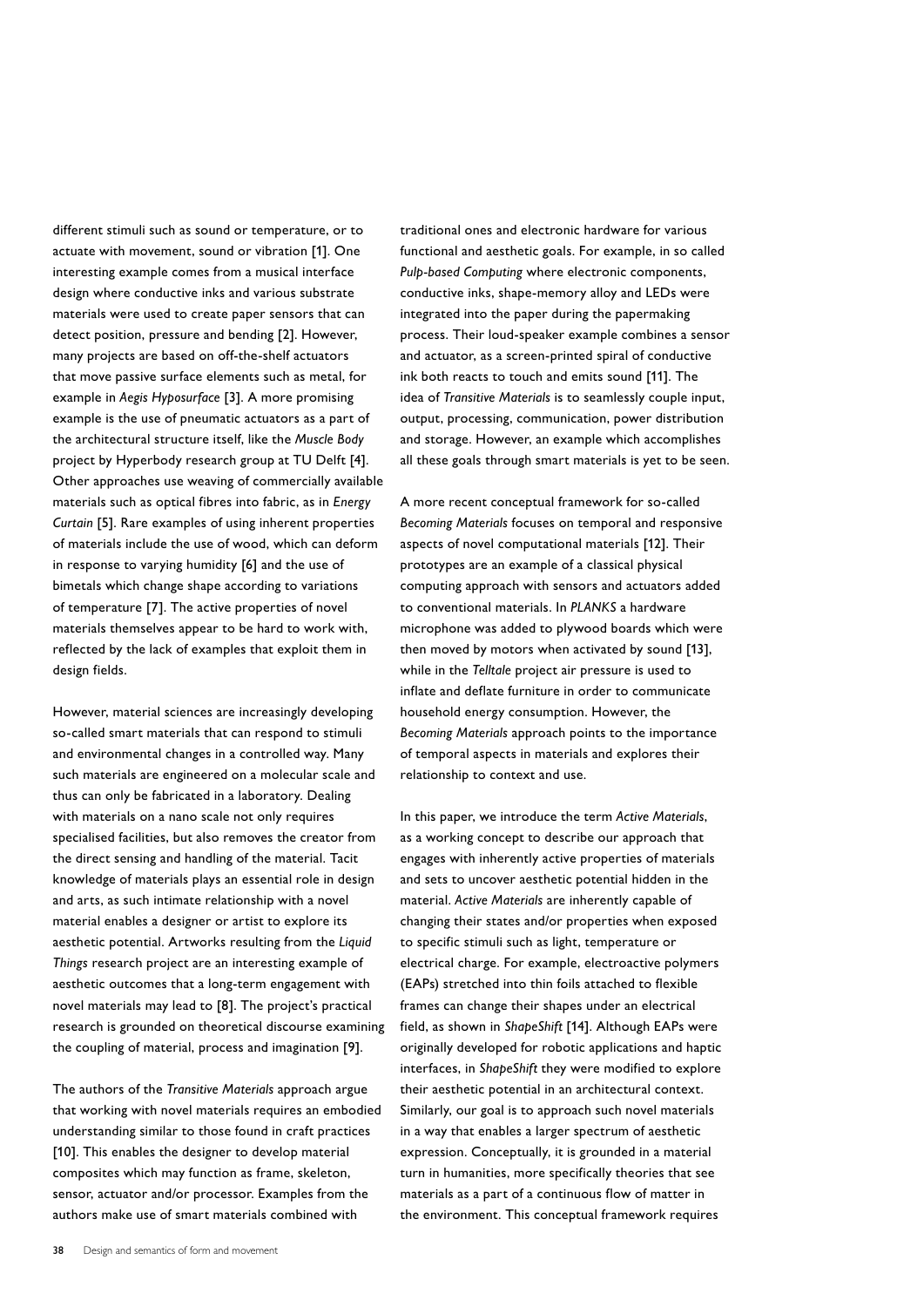a new understanding of creative practices in design, arts and architecture [15], as well as new techniques of approaching *Active Materials* in a more embodied and tacit way. Only in this way can we explore their aesthetic qualities and shift focus from performance and durability typical of an engineering approach to qualities such as ephemerality and aliveness.

### **2.2 Ephemerality in Paper Interfaces**

The material explored in this paper, namely electroluminescent (EL) paper, challenges us with issues of longevity and durability. The fragile qualities of the EL paper we created are in direct opposition to what we expect from the converging areas of consumer electronics, digital technology and architectural environments. They also appear to contradict findings from *Sustainable Interaction Design* which emphasises designing for long lasting utility not for the transient [16]. The rapid fabrication and obsolescence of electronic devices clearly leads to waste and resource issues, so by extending utility we can somewhat alleviate these environmental consequences. However, longevity poses its own problems, as the materials that lend to a greater sense of durability and therefore supposed emotional attachment to electronic devices [17], are also the materials that will persist for decades or potentially millennia after the device becomes obsolete. As we increasingly apply electronics to artefacts and environments, following the ambient computing paradigm, this issue will become an ever pressing consideration. The emerging field of *transient electronics* may offer a solution through electronic devices that are designed to dissolve or biodegrade over a predefined time frame [18].

Electronics that can biodegrade similar to paper have an interconnectivity with the environment, ourselves and other agents, potentially opening up new insights and novel forms of interaction. Döring, Sylvester and Schmidt proposed *Ephemeral User Interfaces* "as having at least one UI element that is intentionally created to last for a limited time only" [19]. They point out that experiencing something fleeting and transient has a special resonance with people, and by incorporating such qualities into interaction design practices new avenues for interactive devices can emerge. Certain material choices can draw focus to temporality, transformation and experience in such devices.

We found paper as a material particularly interesting because of it can be fragile, tearable and degradable, all qualities that subvert the sense of permanence. However, most interactive paper projects push focus to the electronic components, with the paper as support material rather than an essential material with its own active capabilities. HCI research on flexible displays often reflects some affordances of paper [20], but the ability to tear, crumple, burn or biodegrade are typically neglected. While many if not all paper based electronics projects have explored the affordances of paper to some extent [21 - 24], even projects that integrate electronics during the papermaking process do not necessarily use the electrical properties of the paper itself [11]. It is also worth noting that, as late as 2010, in a paper researching manipulation and gesture in deformable paper like displays, such devices were asserted as a speculative technology [25]. The methods we introduce in this paper enables artists and designers to fabricate these once speculative displays in a studio with limited resources and demonstrate interactions based on the affordances of paper, responsive EL properties and ephemeral qualities.

#### **2.3 Electroluminescent Paper**

EL foils are a type of flexible, light emitting surface or display. Commercially produced EL is both flexible and thin, ideal for the backlighting of LCD displays, emergency signage and even in billboard advertisements. As with many smart materials, EL films are engineered to meet specific requirements for application and performance needs. For example, it is manufactured for backlighting of control panels in airplanes or cars. Thus, it has to provide a perfectly homogeneous light surface which will not disturb the pilot or driver. Reduction in electrical and audible noise, power efficiency and durability are also key requirements for such applications.

EL films are constructed from two electrodes sandwiching a dielectric and phosphor layer. When an alternating current is applied to the electrodes, a strong electrical field is created, resulting in light emitted from the phosphor (in our examples copper doped zinc sulfide which emits a green blue hue) [26]. Indium Tin Oxide (ITO) coated polymer is commonly used as a transparent electrode to allow this light to escape from the encapsulated phosphor. EL foil can be fabricated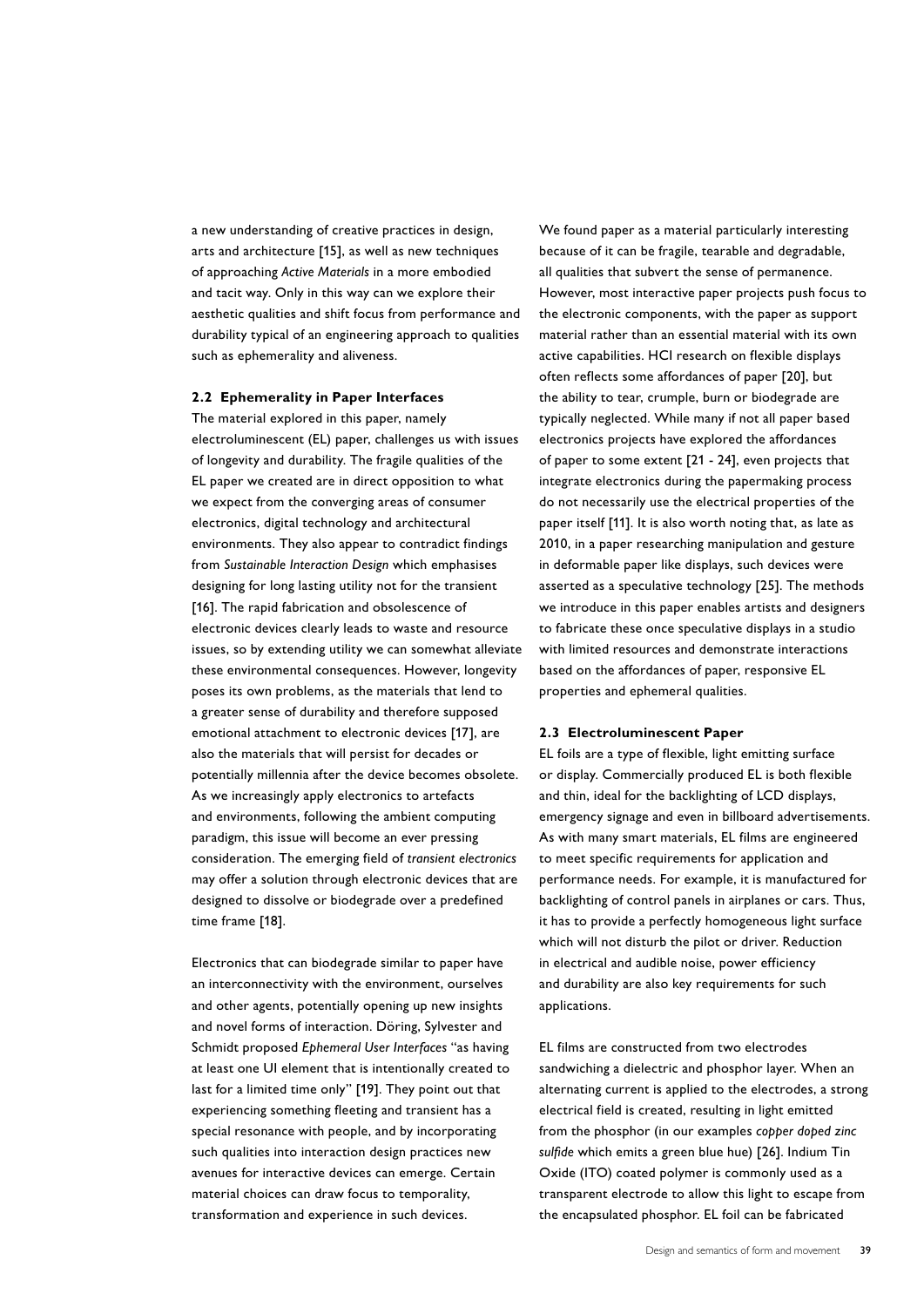through screen-printing for cost effective mass production and it offers the advantage of flexibility, thinness and low power consumption over incandescent lighting. El wire is an alternative construction that works with the same principles as EL foil, but in a flexible wire format. The green/blue hue produced by the EL could draw comparison with bioluminescent organisms such as the Panellus Stipticus fungi, fireflies and marine microorganisms like Noctiluca Scintillans. However, commercially produced EL appears plasticy and highly homogeneous in contrast with these examples from nature.





Existing art and design projects use mainly these kinds of commercially available EL products. They are displayed with compositions of unaltered foils like the *Bourrasque* installation [27], cut into shapes as in the *Material Animation* workshop [28], or integrated in other materials and fabric such as *Functional Styling* [29]. Rachel Wingfield of Loop.ph design studio created custom screenprinted EL panels as early as 2002 and again in 2006 for the *History Tablecloth* [30]. Loop.ph also brought EL to an architectural scale by weaving EL wires into spatial structures with several projects such as *Spiratomic Space* [31].

# **3. Design Experiments**

After an attempt using off-the-shelf EL, we decided to create our own EL paper from scratch in order to explore new aesthetic and interactive possibilities. In what follows, we describe design and fabrication experiments in which we worked against the homogeneity and plastic look that is characteristic of existing EL products. The results are surfaces that exhibit ephemerality, interactivity, fragility and other unique qualities. In addition to this, we cover two multimodal examples where we enabled motion and sonic capacities of the EL material.

## **3.1 Etching the Existing**

Our attempt to work with commercially available EL foils was initiated by an invitation to develop a concept for a long term EL art installation. After having explored different bending and cutting methods, we focused on laser engraving. This method allowed us to customise the EL foil with various textures or graphical elements. Using a laser cutter we etched away the rear electrode to permanently deactivate certain areas of the EL foil with minimal visual artefacts on the front surface. The result was a surface that reveals patterns and shapes only when activated (Fig. 2). The pattern we created was motivated by our aesthetic goal of developing a water-like surface. We wrote a script for Reaction *Diffusion* based patterning to engrave into the surface, as the organic and fluid qualities of such designs closely aligned with our goal. Through this approach it was possible in one step to etch patterns while laser cutting areas in the EL sheet, thus quickly fabricating both complex structures and surface patterning. However, with this approach, the surface would always retain its plastic appearance. We realised that we can depart from such artificial characteristics in commercially available EL only through a more in depth, hands-on approach.



Fig. 2. EL foil with a Reaction Diffusion pattern etched on the rear electrode.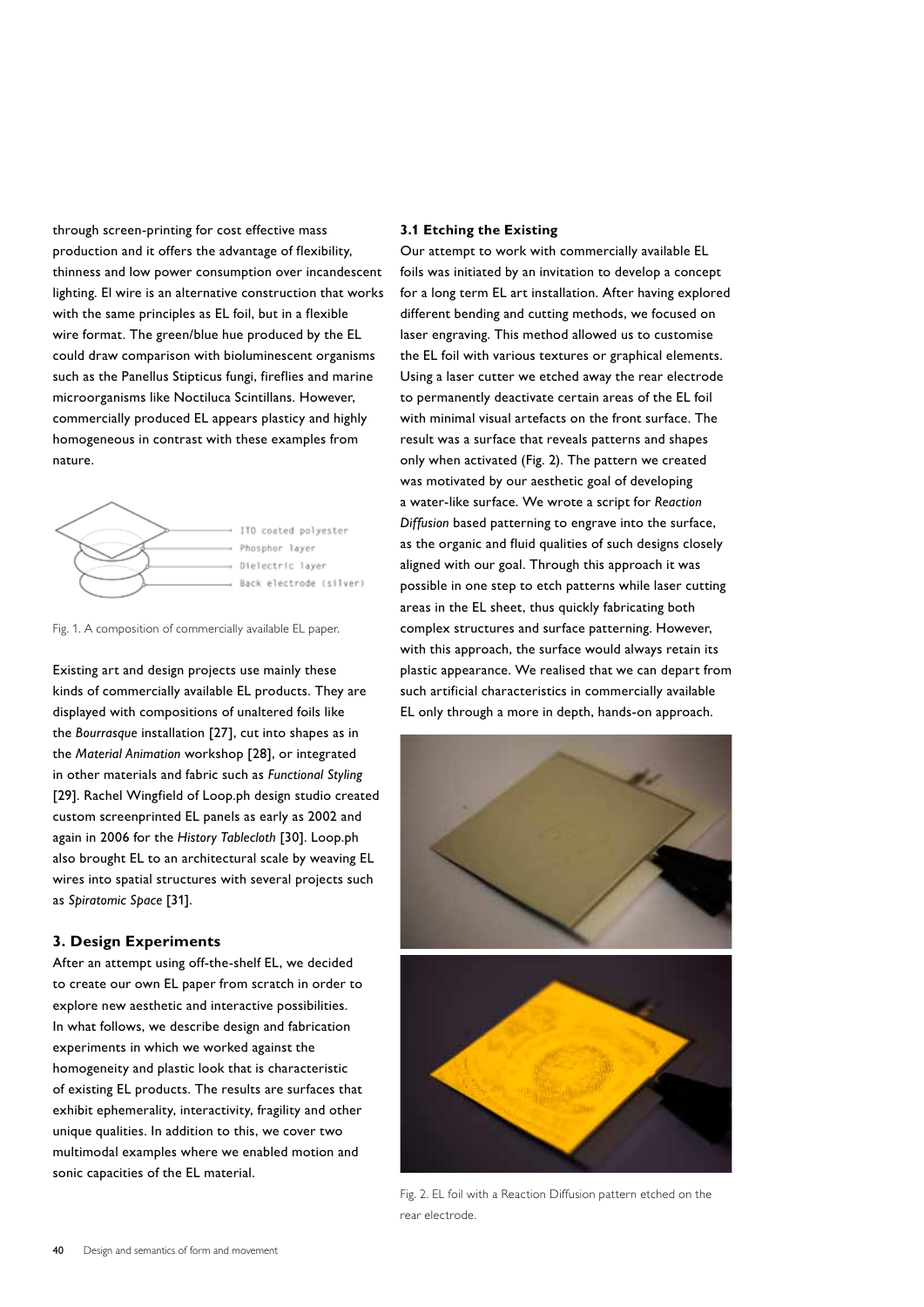Our next step was to understand commercial fabrication processes and simplify them enough to be able to do it ourselves. In the *Actuated Matter workshop* [32], we collaborated with Loop.ph spatial laboratory, learning from their experience with screen-printing EL. We followed a methodical handcrafting process, which resulted in a luminous surface with an unexpectedly organic appearance (Fig. 3). Although the patterns were designed on computer and their stencils printed, the process allowed us to directly engage with the material during the screen-printing phase. Through irregularities in the hand printing process, we were able to get away from the homogeneity of the conventional EL. However, we were not able to address the plastic-like appearance with this approach.





Fig. 3. Screen-printing EL on ITO coated polymer during the Actuated Matter workshop.

## **3.3 De-plastifying**

The plastic appearance comes from by the ITO coated polymer, the key component which provides a substrate and transparent conductivity required for EL. Thus, we set to explore the possibility of substituting the ITO with substrates like conventional paper. This introduced the need to experiment with alternative transparent

conductive materials. Using paper as a substrate for EL devices has been proposed in the past [33], but never as an aesthetic exploration or in a way that would be accessible to designers. Our initial experiments to resolve this used diluted silver ink and carbon black powder, which both resulted in working EL displays on paper. In both cases the conductive material was not transparent, but the irregular coating had enough breaks and discontinuity to allow light to permeate through the opaque material. On both accounts the illumination was poor to the point of being barely visible. More enticing results were achieved by screen-printing silver ink with a matrix of 'pores' to allow the light to pass through (Fig. 4). The phosphor illuminated underneath the silver electrode, but because of the phosphor's translucency a thin ring of light could escape from beneath the edges of the silver. Even though the total luminance is limited to the edges of the silver print, this approach allows effective printing of EL graphical elements and patterns on a paper substrate.



Perferated silver Phosphor laver Dielectric layer Back electrode (silver) Paper Substrate



Fig. 4. EL printed on paper with perforated silver ink.

Eventually we tested a PEDOT based transparent conductive ink (gwent C2100629D1) which produced the strongest luminance from our EL paper tests and was significantly easier to handle and print than silver ink. This ink has faster drying and curing time than silver ink, which sped up our fabrication process significantly, opening up new opportunities for experimentation. In contrast to the commercial produced EL foils,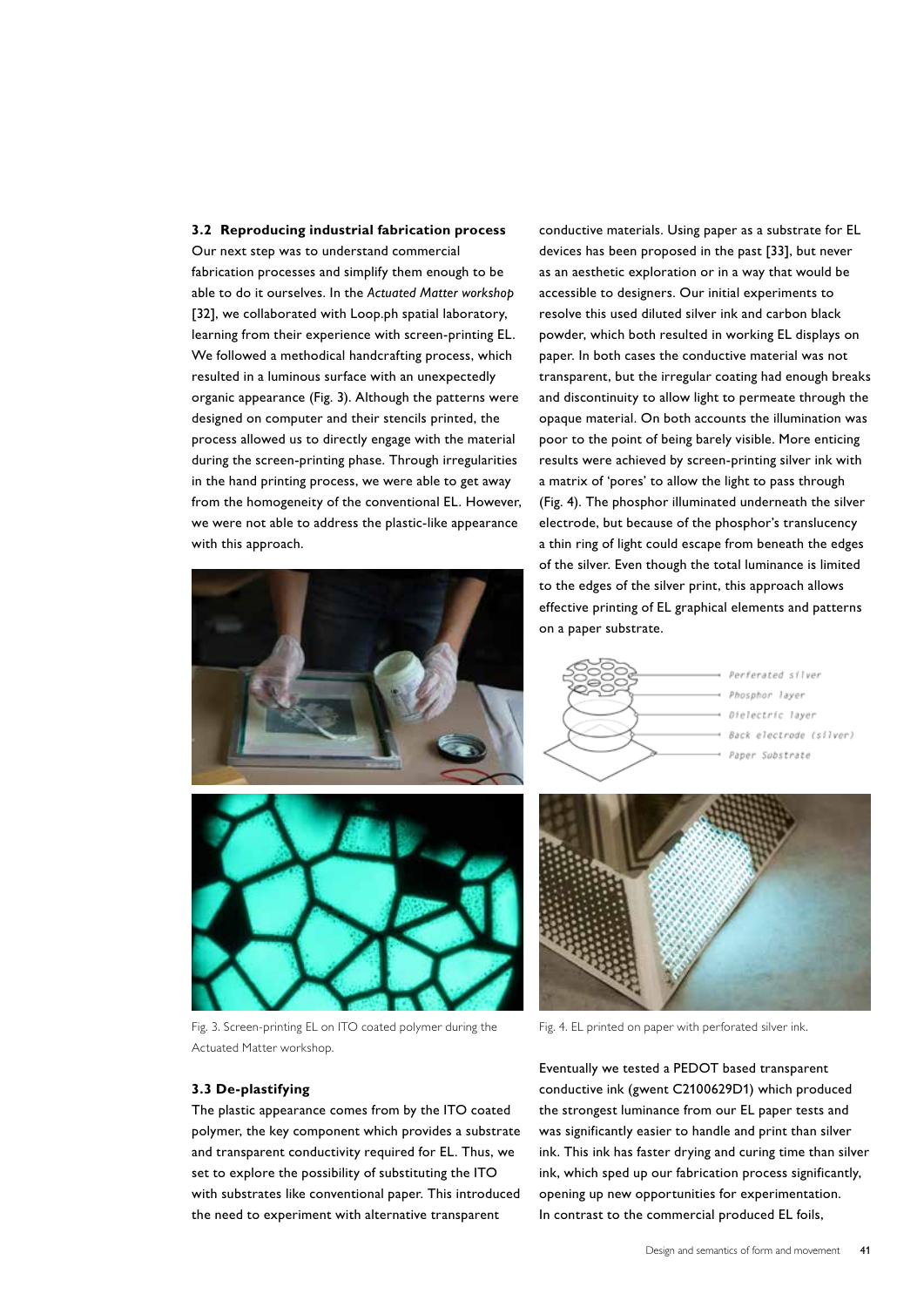these screen-printed surfaces retained all the material qualities of paper and exhibited intriguing imperfections and irregularities from the fabrication process (Fig. 5). Unlike other display technologies commonly referred to as electronic paper, EL paper truly allows for an exploration of affordances inherent to paper such as creasing, crumpling or tearing (Fig. 6). This opens up numerous new possibilities for interaction, some of which have been further explored in *PrintScreen* [34], which was inspired by our approach with EL paper and made use of our information and guidance.



Fig. 5. EL printed with PEDOT based transparent conductive ink.





Fig. 7. EL surface printed on folded paper.

Our next challenge was to enable painting with luminous matter. By pre-printing the back electrode, dielectric and phosphor layers through screen-printing on paper, we hand-painted the transparent PEDOT ink directly onto the phosphor layer. This enabled us to quickly try out ideas and to explore the dynamic freehand technique for generating luminous surfaces.

#### **3.5 Paper as an Active Material**

We further iterated the hand painting approach to produce an EL material where the paper itself is both the substrate and the dielectric material. This means that we reduced the layers that must be painted from five to three: back electrode, phosphor and front electrode. Uniformity in the dielectric layer is essential to avoid short circuits and poor EL performance. Since our approach uses the homogeneous thickness of the paper the remaining layers can be less precise. This allows the possibility of hand painting the entire surface, removing the complexity and time constraints of screen-printing. Through this approach the paper becomes an active part of the EL; it is no longer just a substrate material but an integral part of the EL

Fig. 6. Tearing the EL paper

#### **3.4 Folding**

With the new techniques covered in the previous section, we were able to create a foldable EL surface from a paper substrate (Fig. 7). We first developed a foldable structure based on a simple interconnected hexagonal arrangements in Grasshopper for Rhino 3D, a generative design tool. Folded structures are typically highly geometric, but the form we developed allowed for a more subtle, organic like modulations through its algorithmic generation. We fabricated the folded design with a flatbed plotter to pre-crease and cut the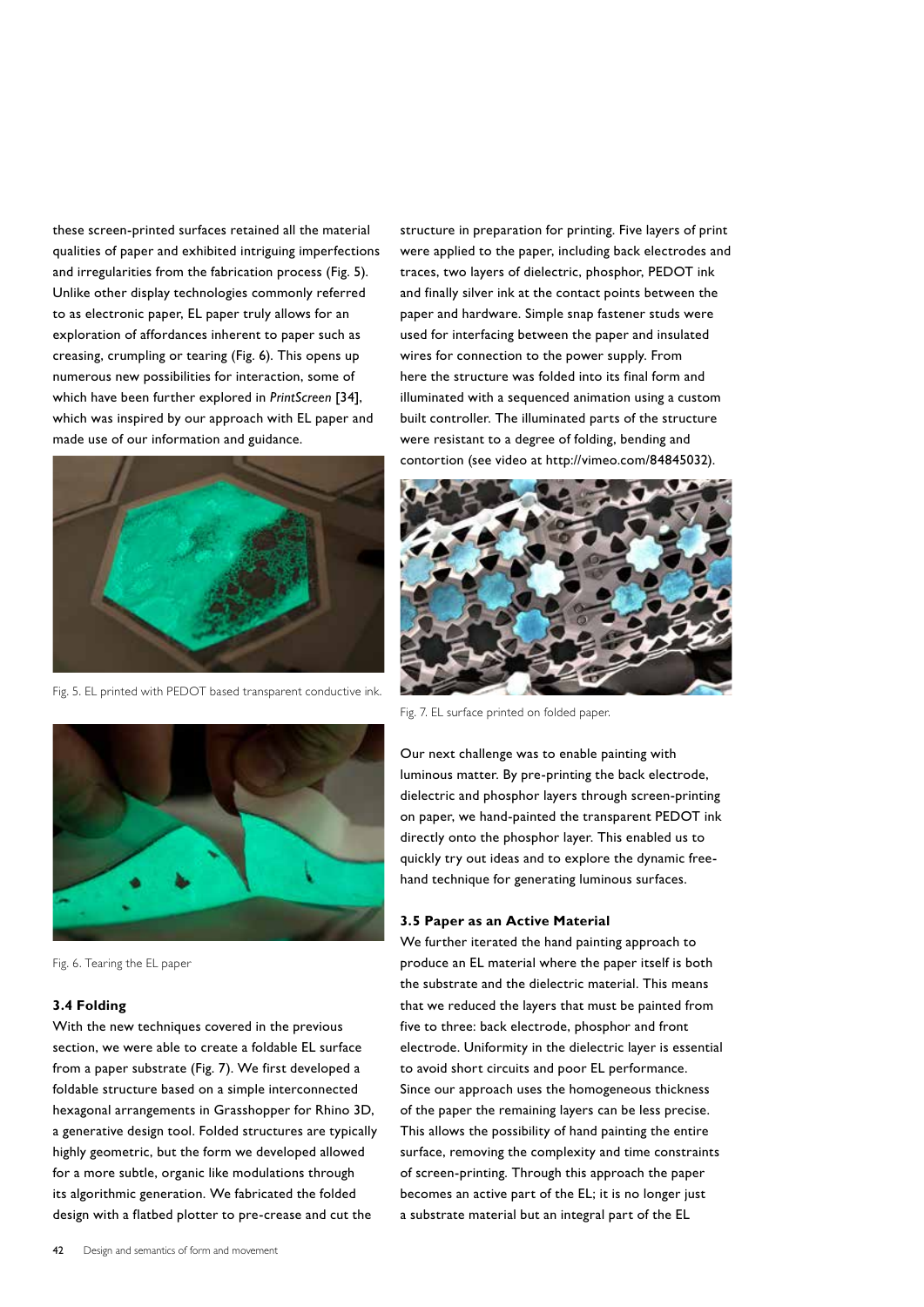

Fig. 8. Hand-painted numerical display, which "breathes" in a rhythmic fashion. A collaboration with product designer Robert Wettstein.

properties. We used tracing paper, which allowed viewability from both sides because of its translucency and for the unexpected effect of thin paper irradiating light (Fig. 8). This new technique allowed us to quickly involve designers without previous experience with EL in a creation process.

#### **3.6 Painting Light with Water**

As an ephemeral interaction experiment, we tested the use of water as an interface and as a transparent electrode (Fig. 9). Related interfaces using liquids include the *Soap Bubble* [35], where bubbles are the ephemeral material forming the interface between human and computer. In our case, however, the water is forming an interface between human and the material phenomena, avoiding any digital computation between interaction and visual response. Unlike printed or painted EL paper, the water electrode introduced a dynamic element to the lighting experience. The manipulation of fluid over the surface produced surprisingly animated and playful results. We moved the water, and therefore the appearance of light, by manipulating the paper through tilting and bending, dripping water via syringes and using a heat gun to move and evaporate the droplets. As the droplets of water connected and disconnected, new patterns of light began to flow and propagate (Fig. 10). Thus, we could interact directly with the affordances and agency of water, paper, electricity and light.

Although this was one of the last experiments we did, we were filled with surprise and fascination as the light acquired a liquid appearance and behaviour (see video http://vimeo.com/104921022).



Fig. 9. EL construction using water as a responsive electrode.

## **3.7 Sounding Light**

By taking a hands on approach to fabricating and experimenting with materials we are open to surprising and unexpected results. In one such example we accidentally discovered the possibility producing both light and sound when touching the EL surface (see video https://vimeo.com/60236646). After preparing a sheet of EL on paper, but before applying the last conductive layer, we placed a piece of ITO coated polymer over the phosphor and applied voltage. We were surprised to find that not only would the EL illuminate in response to pressure on the polymer, but a loud tone was also

Fig. 10. Video stills showing the process of creating illuminated areas by dripping and blowing droplets around the surface.

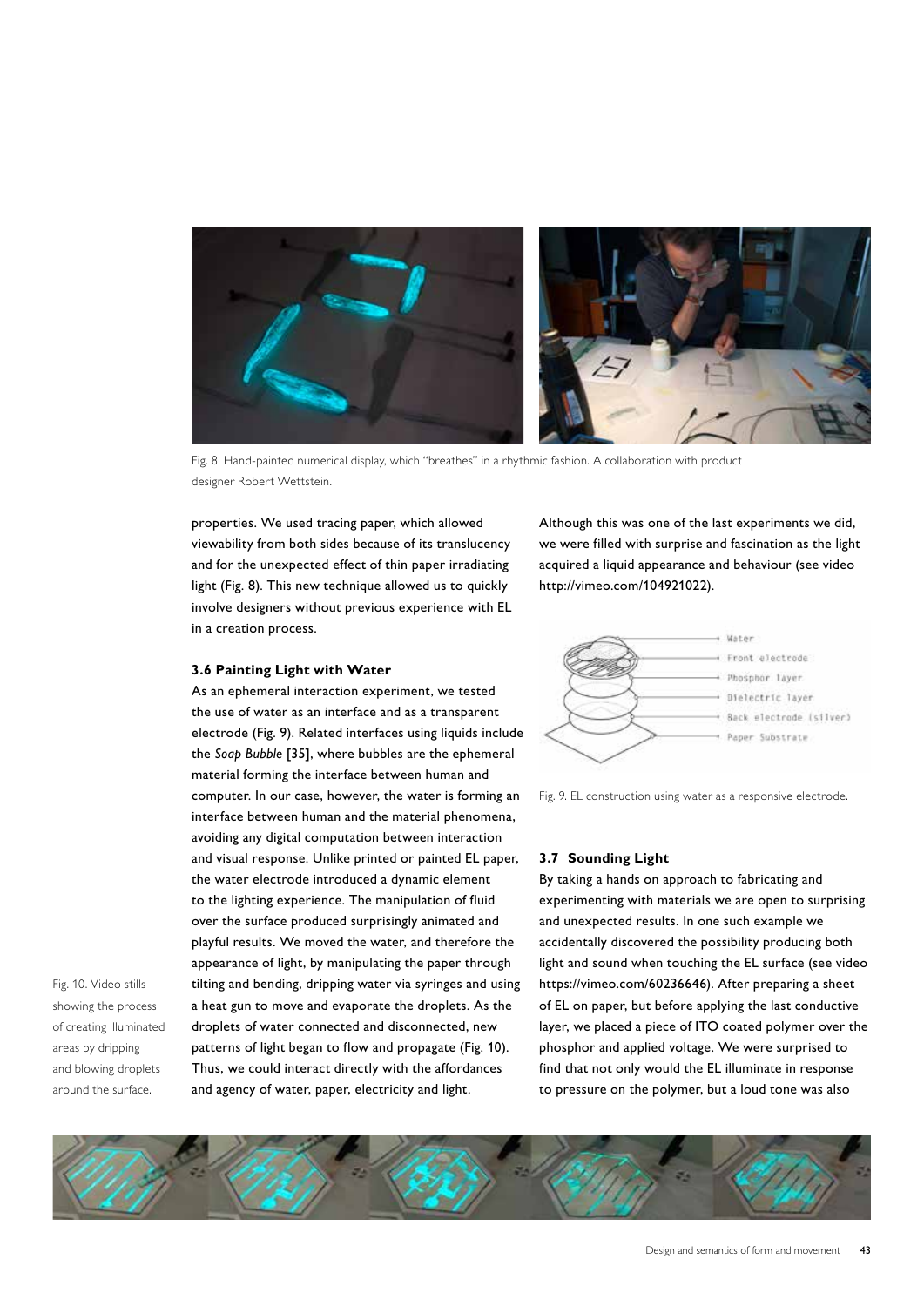produced. This high frequency tone can be modulated by touching the surface.

The sound was the result of electroacoustic transduction. By separating the two electrodes an electromagnetic field results, vibrating the EL film in the same frequency as the alternating current from the EL driver. The driver used (ENZ E040 601X) is rated to output between 340-810Hz, which is incidentally and audible frequency range. The driver does not have a fixed frequency; it is free-swinging dependent upon the total capacitance of the attached EL film. The following formula expresses the output frequency, where L is the inductance at the driver and C is the capacitance of the screen [36].

$$
f = \frac{1}{2\pi} \sqrt{\frac{1}{LC}}
$$

When the module was pressed, the top electrode come into contact with the phosphor forming the capacitor. The more the surface was touched the greater the illumination and capacitance, resulting in reduced frequency i.e a lower pitch. The outcome was an eerie high pitch tone reminiscent of a theremin in its fluid modulation of sound.

All EL devices produce a subtle tone which can be heard when placed close to the ear. The alternating current produces an elastic deformation in the the dielectric at the frequency of the current oscillations [37]. EL devices designed specifically for the capability of generating

sound were first proposed in 1989 [38]. However, the device was not touch responsive and it produced sound through a composite of piezoelectric ceramics and EL, rather than using the EL device itself to produce tone. In this example the ITO coated polymer was reintroduced, which we had previously avoided because of its undesirable qualities. Finding an approach which combines interactive capabilities of this device, with the material qualities of a purely paper based construction would be an exciting line of enquiry for further development.

### **3.8 Stretching Light**

One of the most surprising experiments came from combining this work with another strand of our research, electroactive polymers (EAP) mentioned above, which deform when high voltage is applied (up to 5000v). In our process of constructing softframe EAPs, the stretched elastomer is applied to a compliant frame, which must oppose the force of the elastomers constriction but wield sufficiently to allow movement (see http://www.enactiveenvironments.com/ enabling/tutorials-2/). The stretched surface is then manually impregnated on both sides with carbon black powder, forming two conductive electrodes separated by the dielectric elastomer. When voltage is applied the elastomer is constricted between the electrodes, relaxing the tension in the elastomer. Unlike the mechanical movement of most conventional actuators, EAPs have a fluid organic quality.

Using the same approach as in the "Paper as an Active Material" example, we painted a functioning EL surface on to the stretched dielectric elastomer (see video

Fig. 11. EL surface hand-painted on to a dielectric elastomer. Fig. 12. Touch responsive, sounding EL surface.







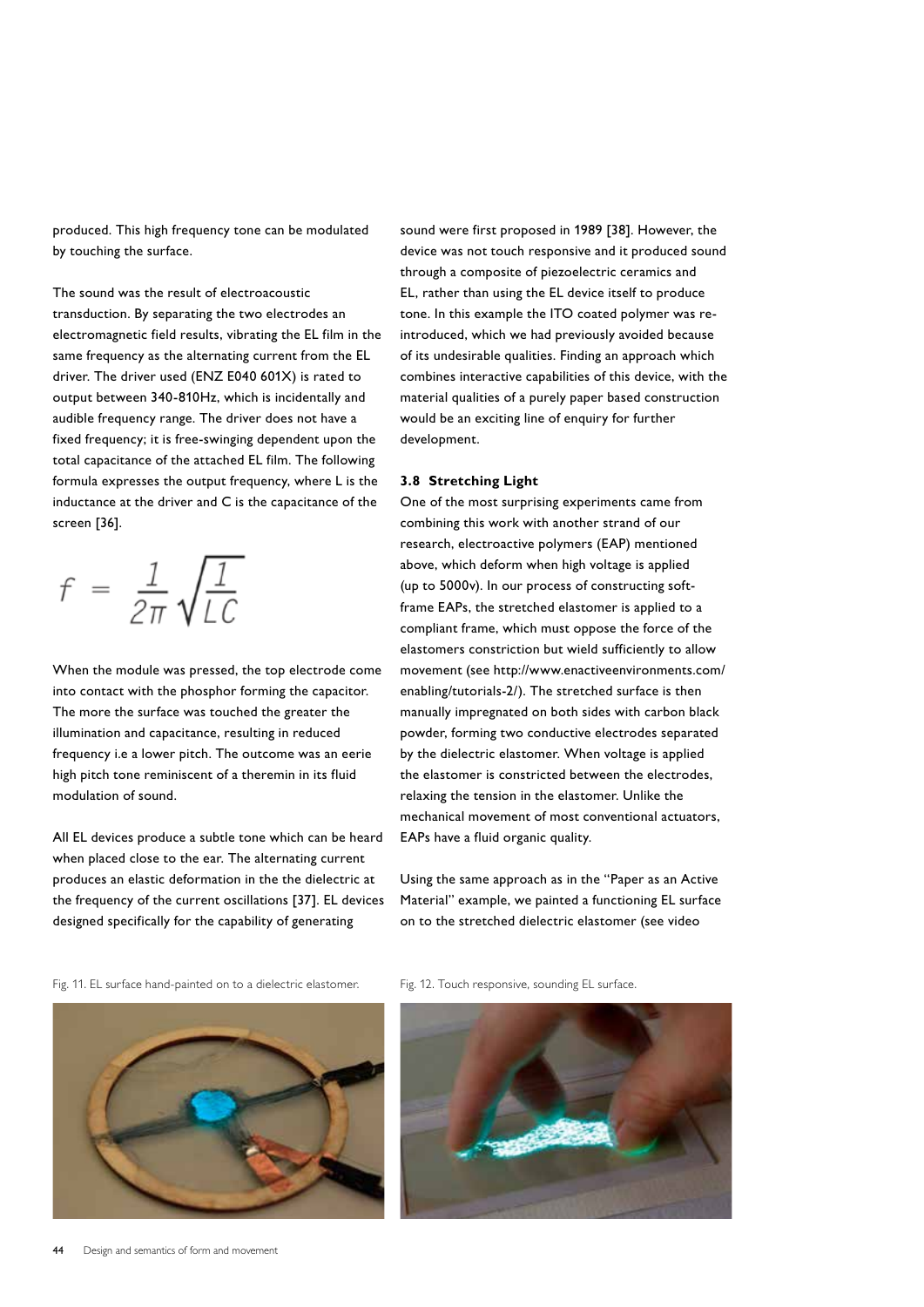http://vimeo.com/76430662). This simple experiment showed a potential for the combination of EAP and EL into one single material, a luminous surface that changes its form based on electrical activation. Such a material could potentially be used as a digital display in product design and architecture as it opens up rich possibilities for creative exploration of this soft, moving, transparent material.

## **4. Conclusion**

Existing projects in interaction design are dominantly based on combining, composing or weaving of readymade electronic components - techniques which do not allow an exploration of active and responsive properties of matter. In this paper, we presented novel techniques for working with such matter in the case of EL paper. We explored its unique aesthetic and ephemeral qualities by developing a number of novel materials and unique fabrication procedures. We reduced the process of creating EL paper from hours to minutes, further shifting the process away from the commercial fabrication to that of instantaneous handcrafting and exploration of EL paper. We described new possibilities for interactivity, creating audiovisual feedback to touch and modulating light through water. We also showed the possibility of integrating shape changing and luminescent behaviour into a single material. These examples demonstrate the power of our approach to engender novel creative practices and to engage designers with the aesthetics of ephemerality and responsiveness.

Our research revealed unexpected aesthetic potentials of EL materials. We embraced the benefit of relinquishing some control of the outcome, letting the materials show us their unexpected properties and guide our aesthetic explorations. We probed different physical assemblages and chemical conditions in order to alter material appearance and behaviour. We focused on properties and processes that are inherently present in such materials. Our approach was to activate such aesthetic qualities hidden in the material - thus the term Active Materials. This often led us to work with aspects that might be considered undesirable in some performance oriented applications, yet provided intriguing possibilities for creative contexts.

However, our aesthetic explorations would not have been possible without the knowledge gained from scientific resources and experts whose work is performance oriented. Dr. Emil Enz, who introduced us to commercial EL production was at first dubious of our methods, but as he saw the results he recognised new applications based on non-uniform EL for more natural lighting and interactive possibilities. This shows a potential for collaboration with material scientist and engineers: novel materials can feed into design research and, vice versa, design experiments can stimulate the development of novel materials.

This feedback hints at the potential for applications resulting from research presented in this paper, although we focused primarily on processes and materials themselves. By working with material transformation one is continuously pulled to investigate various possibilities, rather than to freeze processes into a fixed form or interaction model. For this reason our results did not take the shape of final products, commercial applications and larger scale pieces. We see this as our next challenge. We aim to embed the different techniques presented here into concrete projects involving users. Particularly important are the ephemeral aspects of EL paper and ways of integrating their aesthetics in everyday life and exploring their interconnectivity with the environment (for example, exposing an EL paper to rain and let it draw light surfaces with its drops).

The evaluation of our experiments was naturally embedded in the research process as we discussed and made decisions on what kinds of aesthetic effects are worth following. We did not follow a structured perceptual evaluation, but let the process evolve naturally as we acquired an intimate aesthetic knowledge of materials. We did however involve other designers and students in our work. The documentation of our experiments allowed us to reproduce the findings and to share them through our online platform and in hands-on workshops [39]. By inventing novel fabrication processes, we were able to transfer this knowledge from research labs into the hands of designers who provided valuable inputs in the form of direct feedback. Our future steps include the development of evaluation methods to understand the affective and aesthetic impact of a specific material on both designers and users.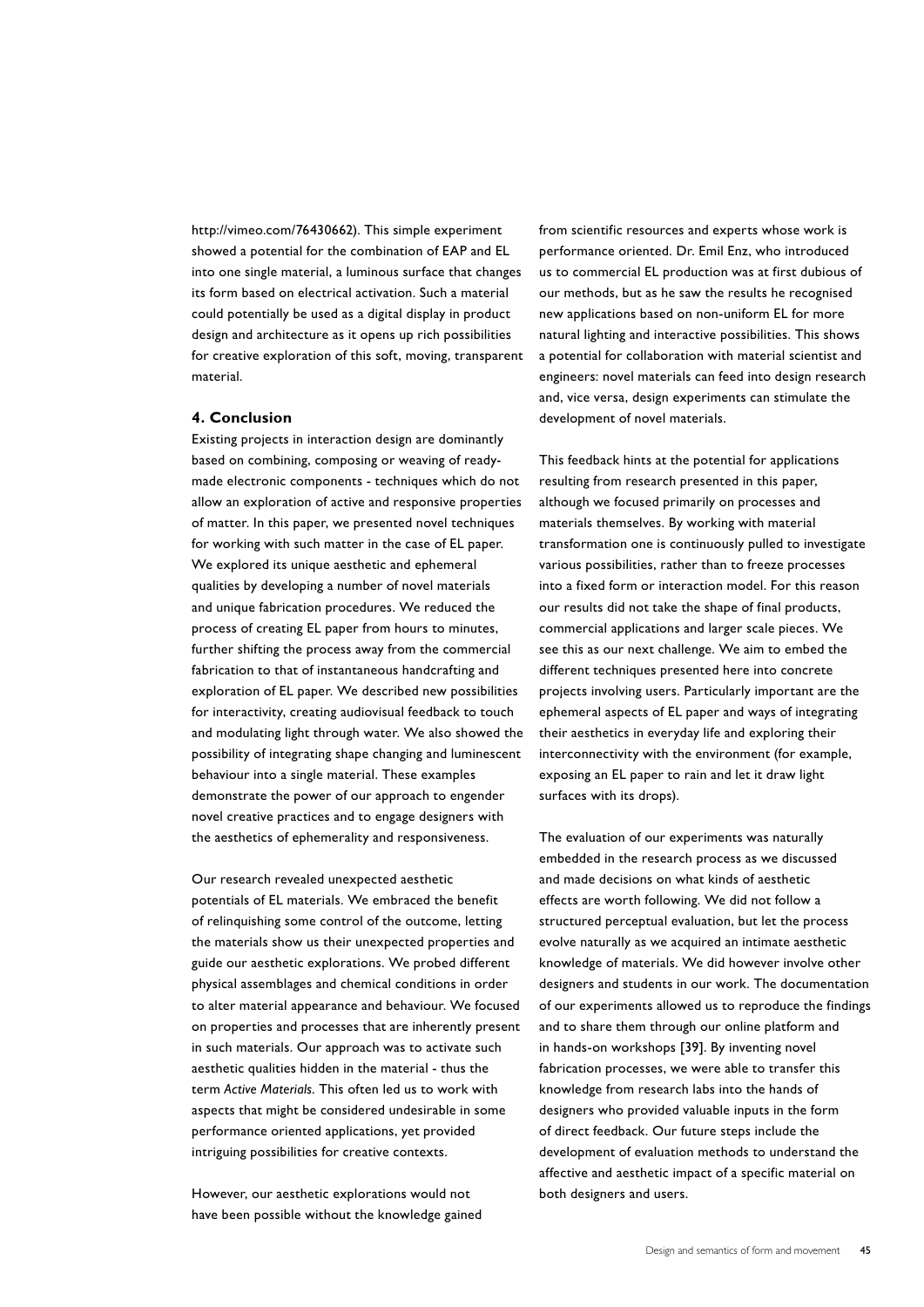# **Acknowledgements**

We would like to extend our thanks ENZ Electronics and Lumitec, Ulano, Looph.ph Spatial Laboratory and Design Departement of Zurich University of the Arts for assistance with materials, advice and funding.

## **References**

- 1. Nijholt, A., Giusti, L., Minuto, A. & Marti, P.: Smart material interfaces: "a material step to the future". Proceedings of the 1st Workshop on Smart Material Interfaces: A Material Step to the Future. Article No. 1 (2012)
- 2. Koehly, R., Curtil, D. & Wanderley, M.: Paper FSRs and Latex/Fabric Traction Sensors: Methods for the Development of Home-Made Touch Sensors. Proceedings of the International Conference on New Interfaces for Musical Expression (NIME). pp. 230-233 (2006)
- 3. Goulthorpe, M. and the dECOi office: Aegis Hyposurface (2001). Available from: http://hyposurface.org (accessed 1 May 2015)
- 4. Oosterhuis, K. & Biloria, N.: Interactions with proactive architectural spaces: The muscle project. Communications of the ACM - Organic user interfaces. pp. 70-78 (2008)
- 5. Backlund, S., Gyllenswärd, M., Gustafsson, A., Ilstedt Hjelm, S., Mazé, R. & Redström, J.: Static! The aesthetics of energy in everyday things. In Proceedings of Design Research Society Wonderground International Conference (2007)
- 6. Menges, A.: HygroScope Meteorosensitive Morphology. Project Catalogue of the 32nd Annual Conference of the Association for Computer Aided Design in Architecture (ACADIA). pp. 21-24 (2012)
- 7. Kim Sung, D.: Bloom (2012). Available from: http://dosu-arch. com/bloom.html (accessed 1 May 2015)
- 8. Kirschner, R., Yunchul, K., Domnitch, E., Gelfand, D, & Jacobs, A.: CONTINUUM exhibition, Liquid Things research project, Available from: http://www.liquidthings.net/?page\_ id=1635 (accessed 1 May 2015)
- 9. Kirschner, R.: Materialwissen in Handbuch Künstlerische Forschung, Ed. J. Badura et al,. Diaphanes (2015)
- 10. Coelho, M., Sadi, S., Maes, P., Oxman, N., & Berzowska, J.: Transitive materials: towards an integrated approach to material technology. The International Conference on Ubiquitous Computing. pp. 493–563 (2007)
- 11. Coelho, M., Hall, L., Berzowska, J. & P Maes, P.: Pulp-based computing: a framework for building computers out of paper. CHI'09 Extended Abstracts on Human Factors in Computing Systems, 3527-3528 (2009)
- 12. Bergström, J., Clark, B., Frigo, A., Mazé, R., Redström, J. & Vallgårda, A.: Becoming Materials: Material forms and forms of practice. Digital Creativity, 21. pp. 155-172 (2010)
- 13. Vallgarda, A.: PLANKS: a computational composite. Proceedings of the 5th Nordic Conference on Human– Computer Interaction. pp. 569–574 (2008)
- 14. Rossi, D., Augustynowicz, E., Georgakopoulou, S. & Sixt, S.: ShapeShift (2010). Available from: http://caad-eap.blogspot. ch/ (accessed 1 May 2015)
- 15. Ingold, T.: Making: Anthropology, Archaeology, Art and Architecture. Routledge, London. (2013)
- 16. Blevis, E.: Sustainable interaction design: invention & disposal, renewal & reuse. In Proceedings of the SIGCHI conference on Human factors in computing systems. pp. 503–512 (2007)
- 17. Odom, W., Pierce, J., Stolterman, E., & Blevis, E.: Understanding why we preserve some things and discard others in the context of interaction design. Proceedings of the 27th international conference on Human factors in computing systems - CHI '09. pp. 1053-1062 (2009)
- 18. Greengard, S.: Vanishing electronics. Communications of the ACM. vol. 56 no. 5. p. 20 (2013)
- 19. Döring, T., Sylvester, A., & Schmidt, A.: A Design Space for Ephemeral User Interfaces. Proceedings of the 7th International Conference on Tangible, Embedded and Embodied Interaction, pp. 75-82 (2013)
- 20. Lahey, B., Girouard, A., Burleson, W. & Vertegaal, R.: PaperPhone: understanding the use of bend gestures in mobile devices with flexible electronic paper displays. Proceedings of the SIGCHI Conference on Human Factors in Computing Systems. pp. 1303-1312 (2011)
- 21. Qi, J. & Buechley, L.: Sketching in Circuits: Designing and Building Electronics on Paper. Proceedings of the SIGCHI Conference on Human Factors in Computing Systems. pp. 1713–1721 (2014)
- 22. Shorter, M., & Mcghee, J.: Enhancing Everyday: Paper Interactions with Paper Circuits. Proceedings of the 2014 conference on Designing interactive systems. pp. 39–42 (2014).
- 23. Zhu, K.: A Framework for Interactive Paper-craft System. Proceedings of the 2012 ACM annual conference extended abstracts on Human Factors in Computing Systems. pp. 1411–1416 (2012)
- 24. Siegel, A., Phillips, S., Dickey, M., Lu, N., Suo Z. & Whitesides, G.: Foldable printed circuit boards on paper substrates. Advanced Functional Materials 20.1. pp. 28-35 (2010)
- 25. Lee, S., Kim, S. & Lee, K.: How Users Manipulate Deformable Displays as Input Devices. Proceedings of the SIGCHI Conference on Human Factors in Computing Systems. pp. 1647–1656 (2010)
- 26. Degenhardt, H.: Principles and applications of electroluminescence. Naturwissenschaften December 1976, Volume 63, Issue 12. pp. 544-549 (1976)